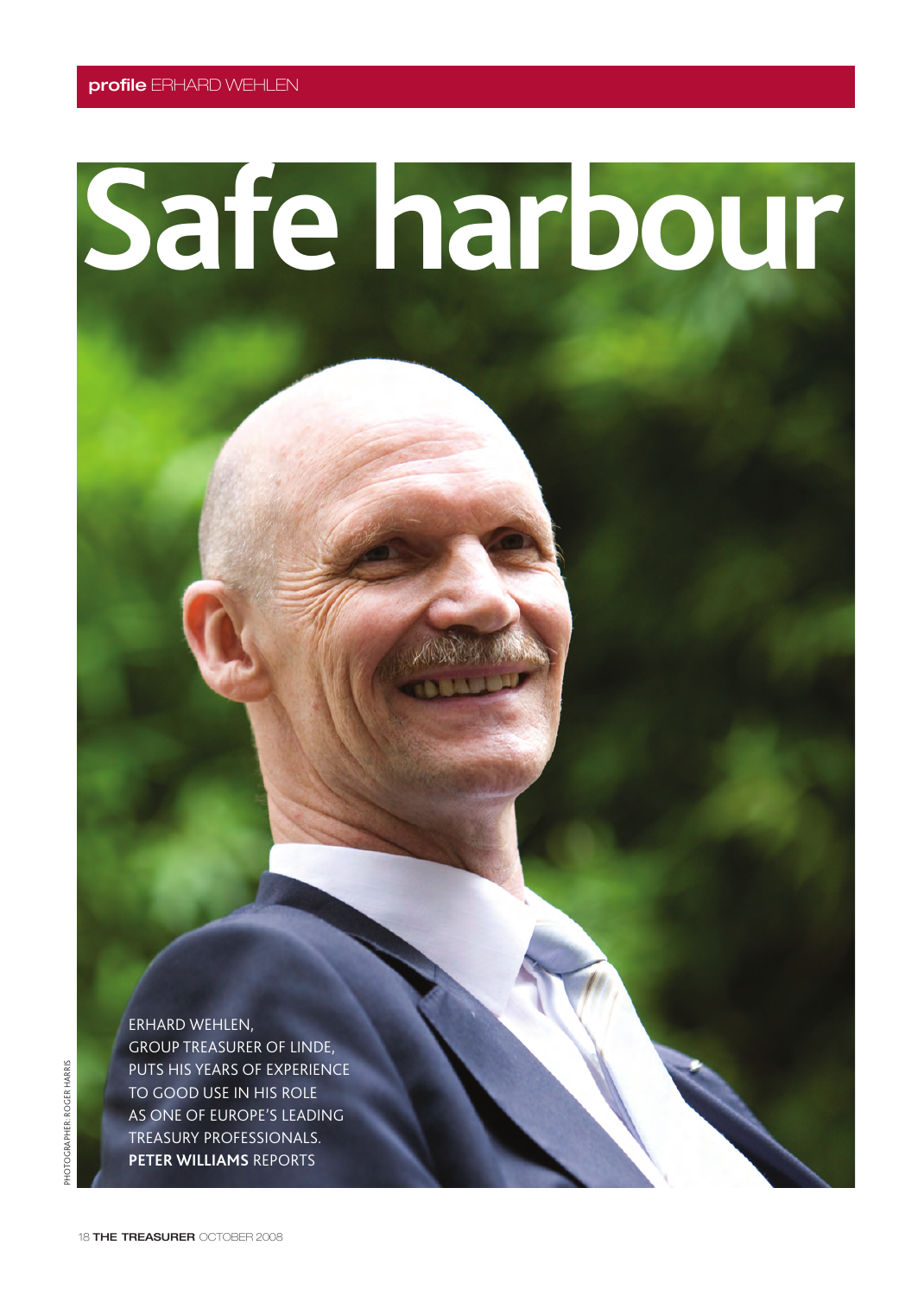**During a long and distinguished**<br>
career in treasury, Erhard<br>
Wehlen, the group treasurer<br>
Linde, has found one recurring theme career in treasury, Erhard Wehlen, the group treasurer of gas and engineering group that runs through the decades. Referring to the topics discussed at the TalkingTreasury conference (see page 40), Wehlen says: "The major part of the discussion shows that treasury is a function where you have to cope with whatever the business and economic environment presents to you. And that sometimes can be a challenge."

For many treasurers, the credit crunch and the subsequent contraction in

liquidity combined with a slowing economy are the first really tricky conditions that they have experienced in their professional lives. The same cannot be said for Wehlen. Over his time as a treasurer, he has had to lead the finances of the companies he has worked for through various alarms, including interest rates reaching 19% and wild fluctuations on exchange rates between key currencies: conditions severe enough to test any international business.

If any of this actually fazes Wehlen, he hides it well under a calm persona. He hails from Hamburg in northern Germany, a city close enough to the North Sea for its inhabitants to be aware of the power of the elements. He uses a nautical analogy to describe how he sees his role. "The Linde ship goes out and although there may be storms coming the sea might be silent. There may be rocks and fogs and a storm just over the horizon, and it is the job of the management to bring the ship back safely into the harbour."

While companies have little control over their external environment, Wehlen points out that this is no excuse for internal inaction. A company should be set up internally in such a way that it can cope with all foreseen situations, however inclement they may turn out to be.

One of the key roles that Wehlen says he has taken on over the years is to try to look outwards and then report the conditions – and their likely impact – to his fellow management team. Not everyone on a management team will have a grasp of the possible losses they face or indeed the ability to anticipate changes.

He says that it was obvious that the conditions in play prior to the credit crunch were not sustainable. "Even in the good days last year

## Linde Group

| $\blacksquare$ Sales 2007 | €12.3bn |
|---------------------------|---------|
| ■ Operating profit 2007   | €2.4bn  |
| Employees at 31/12/2007   | 50.485  |
|                           |         |

■ Market capitalisation at 19/9/08 €13.5bn

The German gas and engineering group operates in about 100 countries and deploys a broad range of financing tools including syndicated facilities, hybrid bonds, convertible bonds, senior bonds and euro medium term notes and a euro commercial paper programme.

we were aware of how the market could change rapidly. We knew that we were in a fantastic situation and that those elements could change."

And as we all now know, change they did. It is reacting to those changing circumstances which gives Wehlen his job satisfaction. He describes the real treasurer skill as foresight rather than hindsight. When to issues bonds and at what price, the right ratings approach, the debt/equity ratio: all of these issues are decisions taken against an ever changing backdrop. Decisions that were right yesterday may not be right for today because circumstances are constantly changing.

One of the changes Wehlen has observed over the years is the shift in the banker/company relationship. "Banks are now much more driven by their investors such as hedge funds. They now have a more investment banking approach to the way that they get their benefits. It seems they are less focused on us as issuers and that is a big shift and challenge."

Wehlen has well-honed opinions on accounting issues as well as banks. He is irritated by the international accounting rules that force him and his colleagues to spend so much time discussing the accounting impact of hedging rather than talking about, as he describes it, "the real financial risks".

He adds: "The accounting has reached a point where we are distracted from our focus from the real financial risk situation."

Wehlen's approach to the job of the treasurer offers an interesting perspective on how the role is regarded in Germany. He has spent 30 years developing and creating treasury functions but says that the role of the treasurer, until recently, has had a lower profile in Germany. In Anglo-Saxon companies, the position has been given more focus and attention, he believes.

He has an explanation for the variation, contrasting the emphasis on service companies in economies such as the US and the UK with many German companies – including the famed "Mittelstand" (largely privately owned medium-sized companies) – which have focused on manufacturing. "Companies say, for instance, we are a good producing company, why would we need that fancy treasurer stuff?"

It is an attitude which is fading. The German treasury association, Verband Deutscher Treasurer (VDT) – which works closely with the